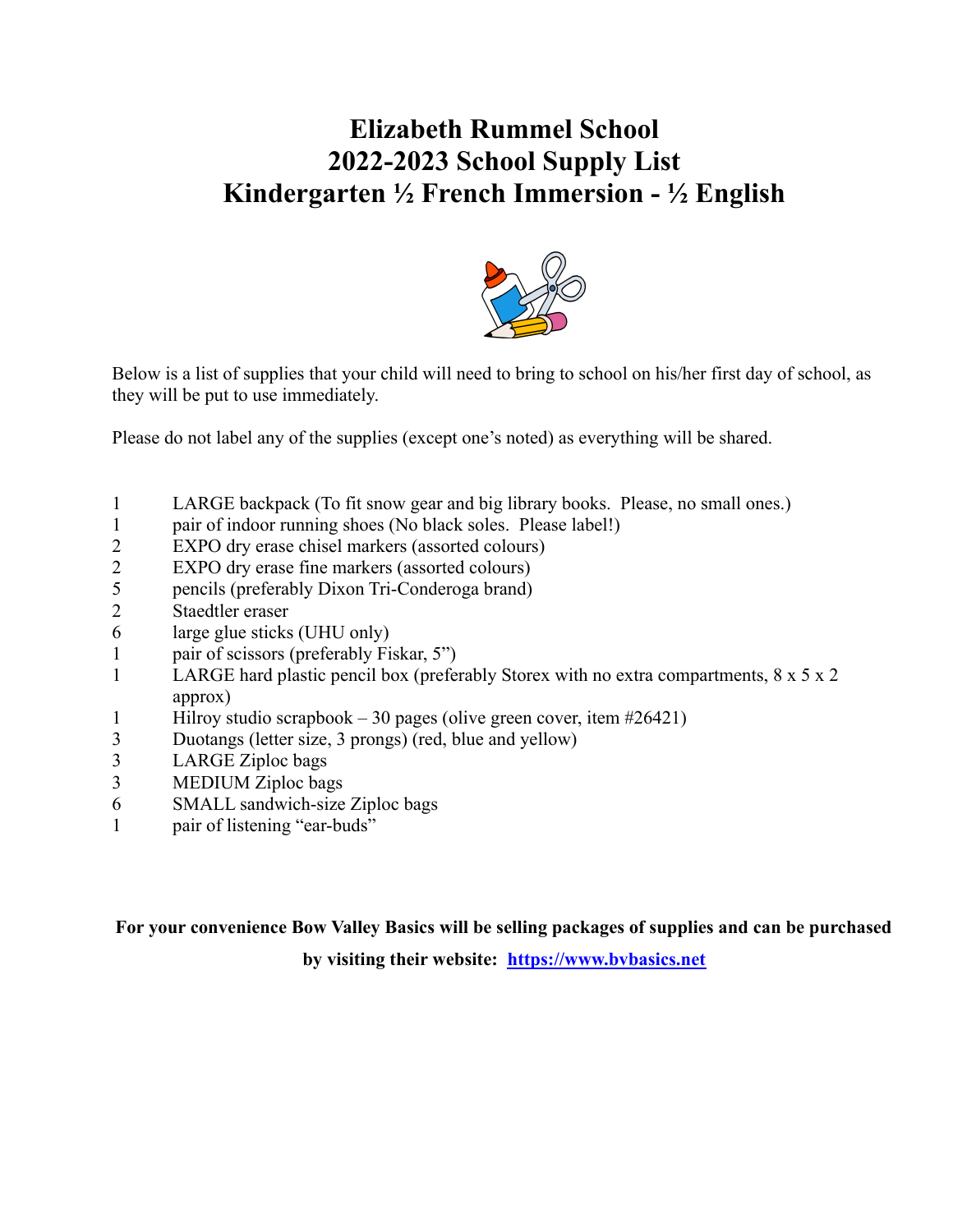## **Elizabeth Rummel School 2022-2023 School Supply List Kindergarten French Immersion**



Below is a list of supplies that your child will need to bring to school on his/her first day of school as they will be put to use immediately.

Please label all of your child's supplies, including all writing instruments.

Please note that we will be sorting the items and keeping extra supplies in a separate bag for each child and use as needed throughout the year. All supplies will be returned to each student at the end of the school year.

- 1 LARGE backpack (To fit snow gear, lunch kits, and big library books. Please, no small ones.)
- 1 pair of indoor running shoes (No black soles. Please label!)
- 2 EXPO dry erase chisel markers (assorted colours)
- 2 EXPO dry erase fine markers (assorted colours)
- 1 black Sharpie (fine point)
- 5 pencils (preferably Dixon Tri-Conderoga brand)
- 1 Staedtler eraser
- 1 box of Crayola crayons (24)
- 6 large glue sticks (UHU only)
- 1 Hilroy studio scrapbook 30 pages (olive green cover, item  $\#26421$ )
- 1 Hilroy Exercise Book (72 pages plain, item #12154)
- 3 Duotangs (letter size, 3 prongs)
- 4 LARGE Ziploc bag
- 4 SMALL sandwich-size Ziploc bags
- 1 White Glue (preferably All Purpose Glue, 236 ml()

#### **For your convenience Bow Valley Basics will be selling packages of supplies and can be purchased by visiting their website: https://www.bvbasics.net**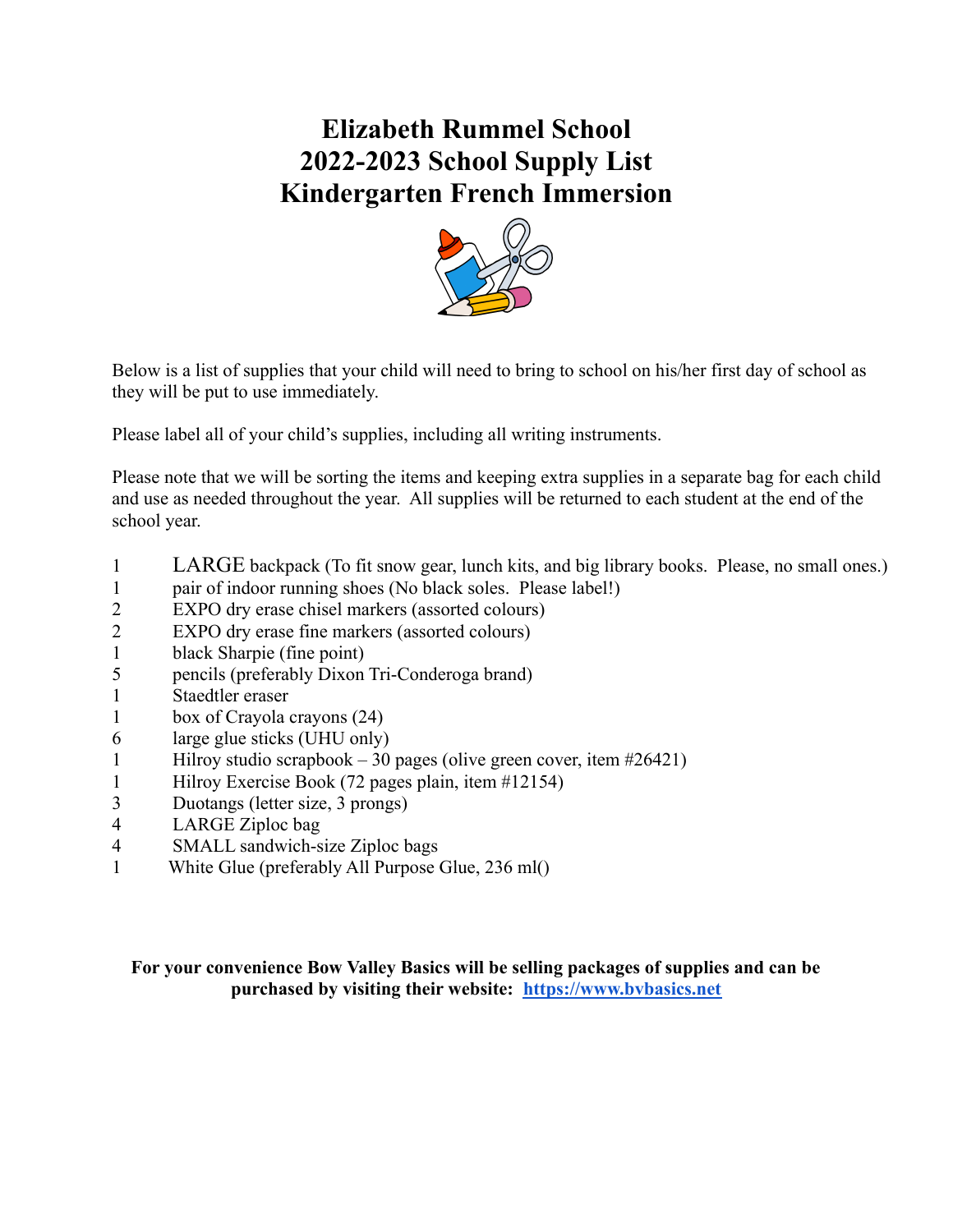## **Elizabeth Rummel School 2022-2023 School Supply List English Kindergarten**



Below is a list of supplies that your child will need to bring to school on his/her first day of school, as they will be put to use immediately.

Please label **all** of your child's supplies, including all writing instruments, as we will need to ensure nothing is shared between students.

- 1 Regular sized backpack (please no small backpacks)
- 1 Crayola Fine Line Markers (24 pack)
- 10 Large glue sticks (Please UHU only)
- 1 Staedtler lumocolor non-permanent 1.0mm tip marker any colour medium tip
- 1 Hilroy Studio ScrapBook 30 pages (Olive green cover item #26421)
- 1 Hilroy 72 page exercise book no lines item #12154
- 3 Large Ziploc brand bags
- 4 Small Ziploc brand bags (sandwich size)
- 1 Large box of Kleenex
- 1 box of Staedtler (24 pack) pencil crayon
- 3 HB pencil (preferably Dixon tri-conderoga brand)
- 1 Pair of indoor running shoes (no black soles)
- 1 EXPO dry erase chisel marker
- 1 EXPO dry erase fine tip marker
- 1 pair of child's scissors (preferably Fiskar brand)
- 1 small Storex hard plastic pencil box (with no extra compartments) (8x5x2 approximately)
- 1 Staedter eraser
- 1 Roll of masking tape (18mm wide)

#### **For your convenience Bow Valley Basics will be selling packages of supplies and can be purchased**

**by visiting their website: https://www.bvbasics.net**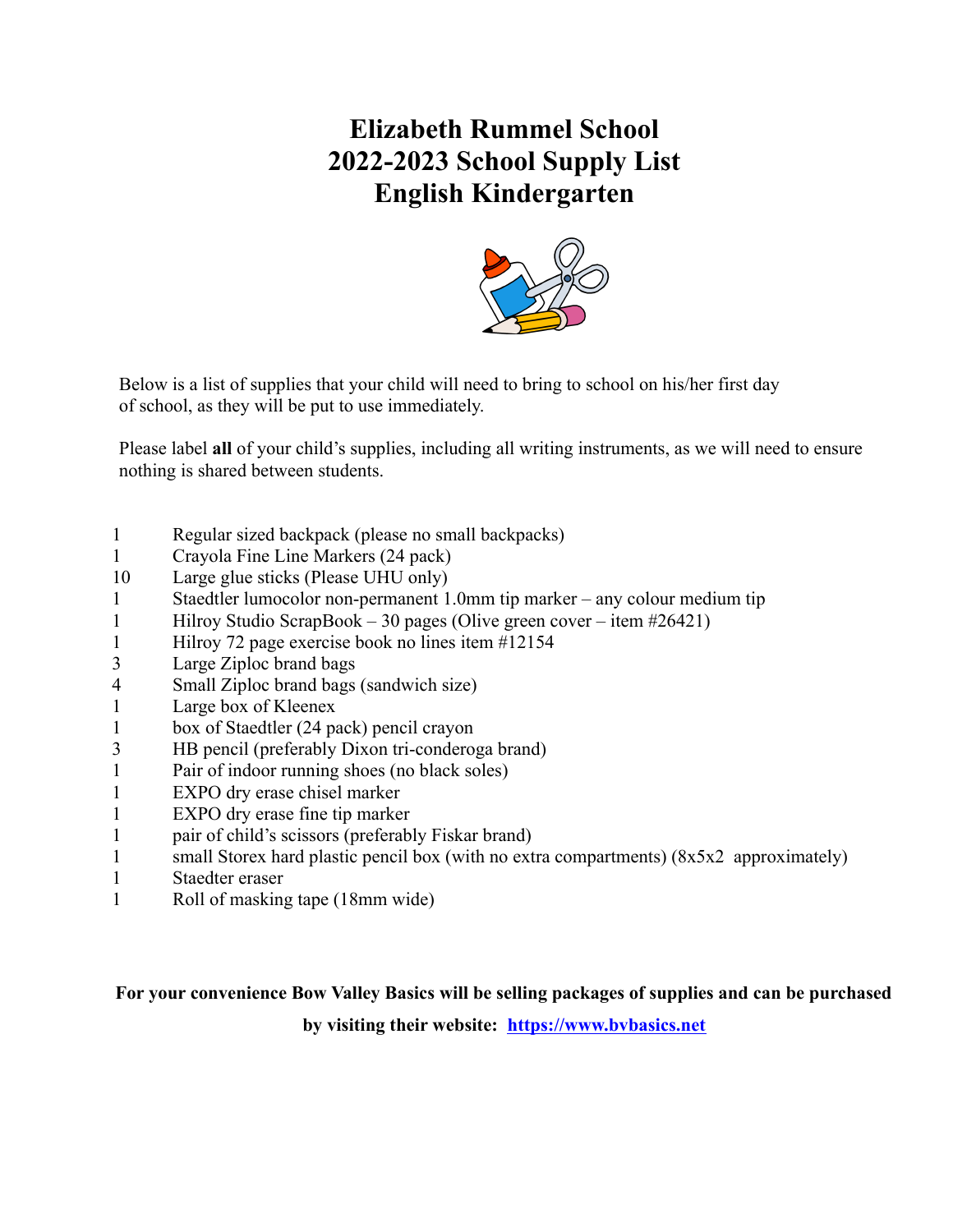# **Elizabeth Rummel School 2022-2023 School Supply List Grade One - English**



Below is a list of supplies that your child will need to bring to school on his/her first day of school, as they will be put to use immediately. Please label all supplies. It is not expected that students come with all new material. Please consider reusing your child's material from last year.

- 6 Dixon Tri Conderoga pencils (black triangular shaped pencils)
- 4 EXPO whiteboard markers chisel tip (assorted colours)
- 2 Large Eraser white only
- 1 64 pack Crayola wax crayons
- 5 UHU glue sticks  $(\sim 21$ g size)
- 1 Black Sharpie fine tip permanent markers (NOT extra fine tip)
- 1 10 pk of Mr. Sketch washable markers
- 1 Palette of Prang 8 water colour paint with brush
- 2 Hilroy plain exercise books Item #12154
- 1 LARGE plastic pencil box (please label)
- 1 Computer Headphones label headset and send in a labeled Ziploc bag
- 1 Large box of Kleenex tissues
- 1 Pair of child friendly scissors
- 5 Large Ziploc bags NOT labeled (no zip toggle)
- 1 Pair of runners (no black marking soles please as these will be used for gym) Please label runners with child's name
- 1 Backpack please label
- 6 Duo tangs (2 yellow, 2 green, 2 blue)
- 1 Pencil Sharpener Staedtler (Two hole)
- 1 Hilroy Sketchbook Studio (30 sheets red cover 22.8cmX30.4cm)

**For your convenience Bow Valley Basics will be selling packages of supplies and can be purchased by**

**visiting their website https://www.bvbasics.net**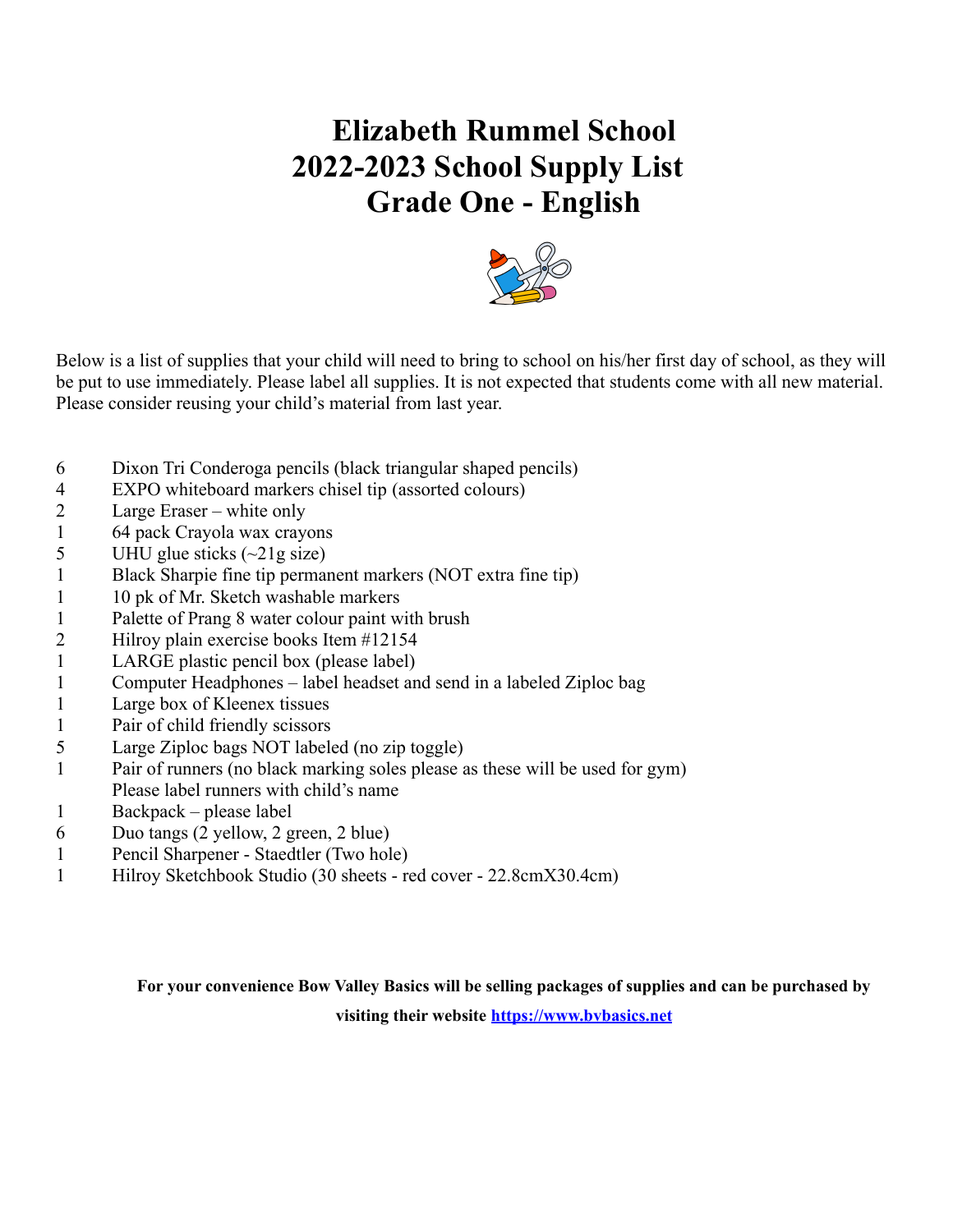## **Elizabeth Rummel School 2022-2023 School Supply List Grade One - French Immersion**



Below is a list of supplies that your child will need to bring to school on his/her first day of school, as they will be put to use immediately. It is not expected that students come with all new material. Please consider reusing your child's material from last year or from home

- Staedtler Norica The Premium Pencils HB2 Blue
- EXPO whiteboard markers chisel tip (assorted colours)
- Large Eraser white only Staedler
- 4 UHU glue sticks  $(\sim 21$ g size)
- Black Sharpie fine tip permanent markers (NOT extra fine tip)
- Highlighters Hi-Lighter Brand Avery Pack of 4 (Pink, Green, Blue, Yellow)
- 24 pack Crayola Mini-Twistables multicolored
- 24 pack of Prang fine line markers
- Prang paint palette of 16 watercolors with brush
- Light weight green twin pocket folder
- Pair of Scissors
- Large plastic pencil box
- Large boxes of Kleenex tissues NOT labeled
- Pair of runners (no black marking soles please as these will be used for gym)
- Large Backpack with a Zipper closure please label
- Duo tangs (2 light blue, 2 orange, 2 green and 2 red)

# **For your convenience Bow Valley Basics will be selling packages of supplies and can be**

**purchased by visiting their website: https://www.bvbasics.net**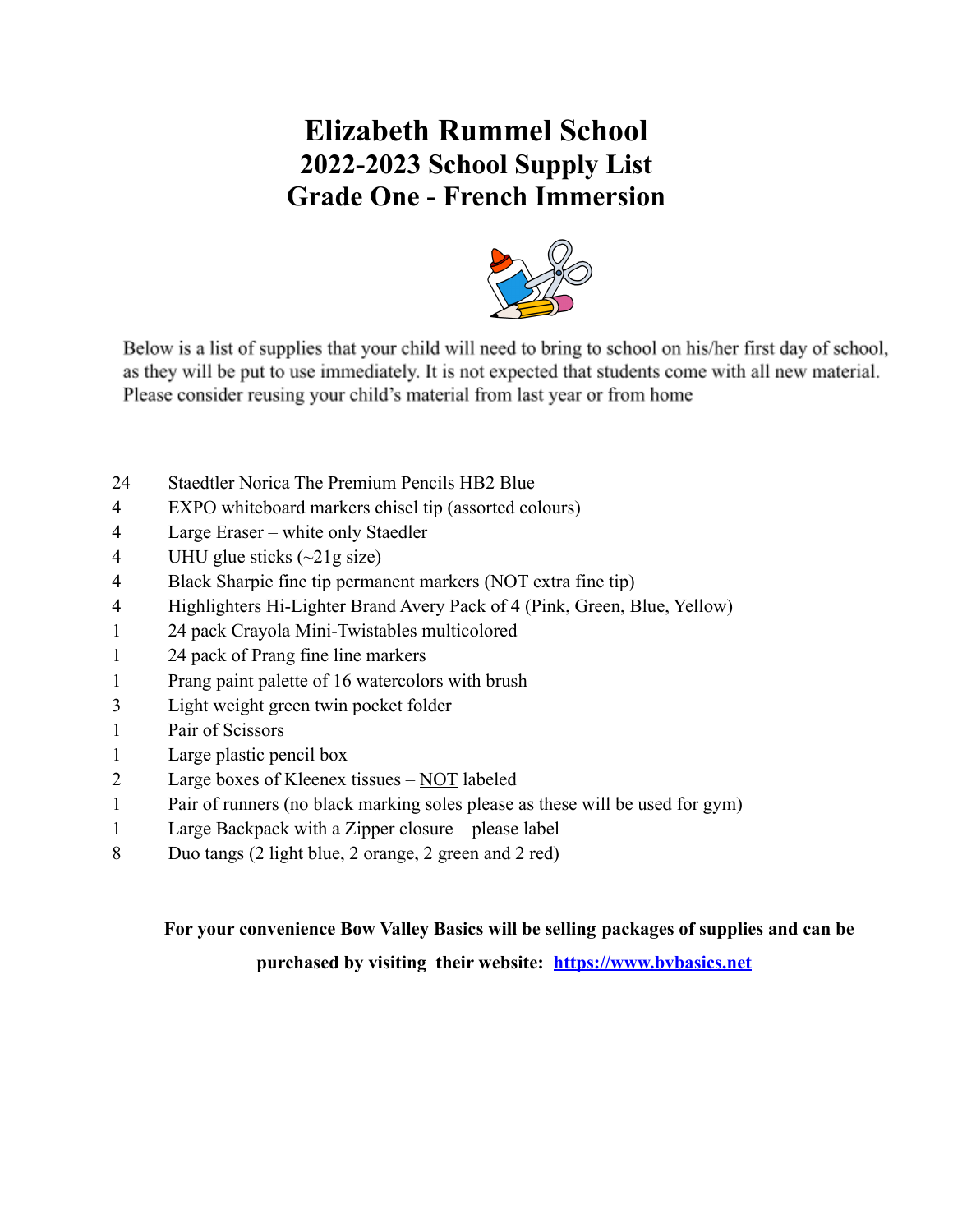## **Elizabeth Rummel School 2022-2023 School Supply List Grade Two - English**



This is a list of supplies that your child will need to bring to school on his/her first day of school, as they will be put to use immediately. It is not expected that students come with all new material. Please consider reusing your child's material from last year.

- 12 Maped Black Peps Triangular Graphite HB Pencils
- 4 EXPO Dry erase markers, chisel tip (assorted colours)
- 4 UHU glue sticks (21g size)
- 2 Black Sharpie fine tip permanent marker
- 2 Erasers
- 1 Pack of 64 Crayola wax crayons
- 1 Pair of Fiskers 5" scissors
- 1 Highlighter
- 2 Hilroy exercise book  $\frac{1}{2}$  plain and  $\frac{1}{2}$  interlined Item # 12155
- 2 Hilroy exercise book plain Item # 12154
- 2 Hilroy exercise book interlined Item# 12152
- 1 Hilroy The Studio ScrapBook (30.4cm×25.4cm) Item #65800 26421
- 1 Headphones for computer
- 1 Large boxes of Kleenex tissue NOT labeled
- 1 Large hard cover pencil box labeled
- 1 Pair of runners (no black marking soles please as these will be used for gym)
- 1 Backpack

### **For your convenience Bow Valley Basics will be selling packages of supplies and can be purchased by visiting their website: https://www.bvbasics.net**

**(Runners, backpacks and water bottles are not included in the packages from BVB)**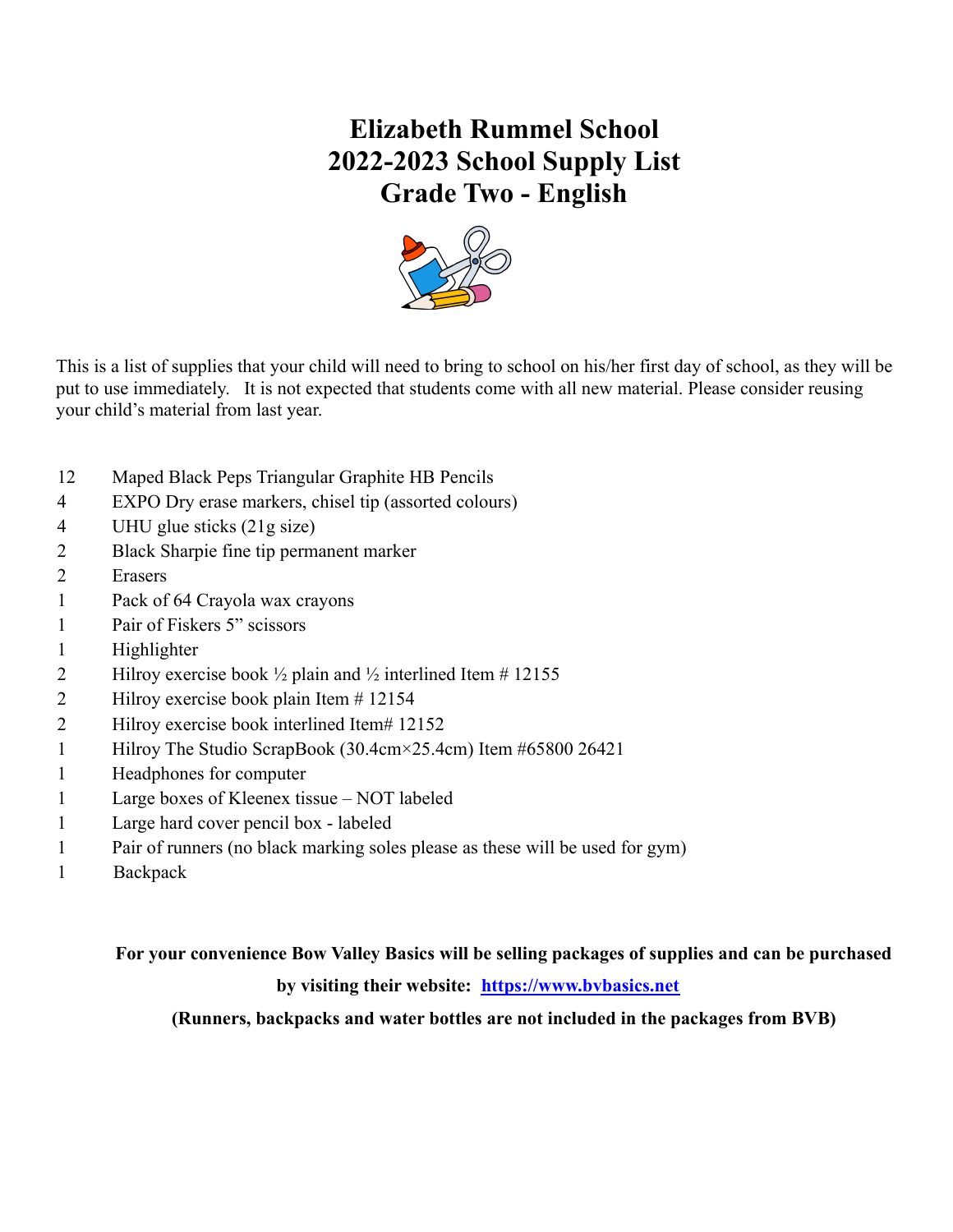## **Elizabeth Rummel School 2022-2023 School Supply List Grade Two – French Immersion**



Below is a list of supplies that your child will need to bring to school on his/her first day of school, as they will be put to use immediately.

- 12 Tri-Conderoga Tri-Write pencils #2HB (triangular shaped pencils) Item #13856 Yellow
- 1 Staedtler pencil sharpener with shavings receptacle twist top, with 2 holes
- 2 Large Erasers white only
- 4 EXPO whiteboard markers chisel tip (assorted colours)
- 1 [Basics® Whiteboard Eraser 5" \(127 mm\) Width x](https://www.ecinteractiveplus.com/101877/Product/BAO/0541700/1029182755) 2" (50.80 mm) Length Black Plush
- 6 UHU glue sticks (21g size)
- 1 Pair of Fiskers 5" scissors
- 2 Black Sharpie fine tip permanent marker (not at extra fine)
- 1 Pack of 24 PRANG fine line markers (non-toxic)
- 1 Pack of 24 Crayola wax crayons
- 1 Palette of Prang watercolour paint set with brush 16 colours
- 4 Highlighters (blue, pink, green, yellow)
- 1 Hilroy exercise book  $\frac{1}{2}$  plain and  $\frac{1}{2}$  interlined Item # 12155
- 1 Hilroy exercise book plain Item # 12154
- 6 Duotangs (yellow, green, red, blue, orange, grey)
- 1 Black 3-ringed binder (1½ inches)
- 2 Box of Kleenex tissue NOT labeled
- 1 Pair of runners (no black marking soles please as these will be used for gym)
- 1 Backpack
- 1 Headphones for computer

### **For your convenience Bow Valley Basics will be selling packages of supplies and can be purchased by visiting their website: [https://www.bvbasics.net](https://www.bvbasics.net/)**

**(Runners, backpacks and water bottles are not included in the packages from BVB**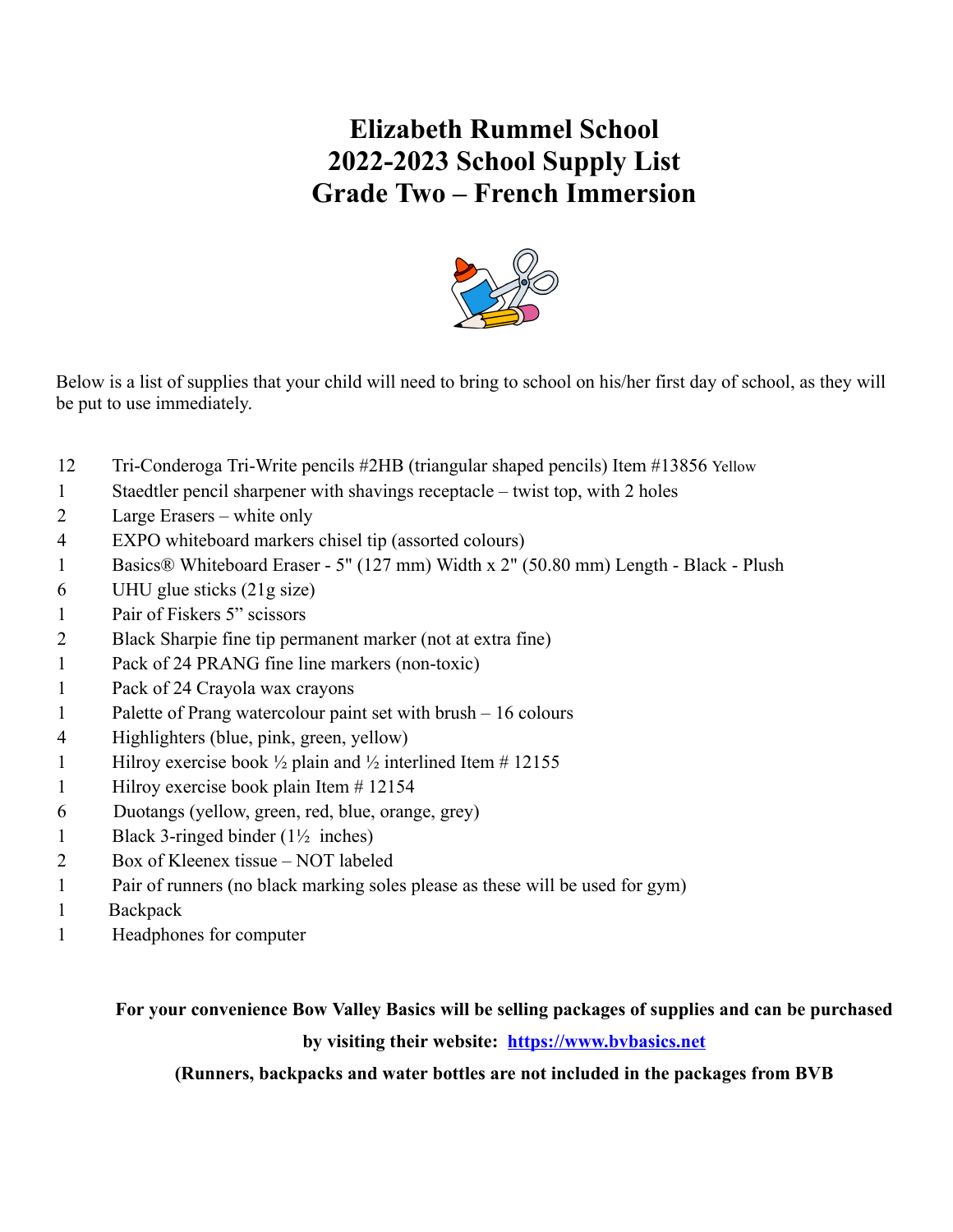## **Elizabeth Rummel School 2022-2023 School Supply List Grade Three - English**



Below is a list of supplies that your child will need to bring to school on his/her first day of school, as they will be put to use immediately. Please label all supplies. It is not expected that students come with all new material. Please consider reusing your child's material from last year.

- HB pencils
- Large Erasers white only
- Large Glue sticks
- EXPO whiteboard markers
- Hilroy exercise book plain Item #12154
- Hilroy exercise book interlined Item #12152
- 1 Hilroy  $\frac{1}{2}$  plain and  $\frac{1}{2}$  interlined Item #12155
- Duotangs
- Black Sharpie (1 fine point and 1 regular) permanent marker
- Staedtler sharpener with shavings receptacle
- 24 pk of Staedtler pencil crayons
- Package of washable markers
- Pair of Fiskers 5" scissors
- Clear plastic metric ruler (non bendable No Inches)
- Yellow highlighter
- Soft pencil case
- Headphones for computer (please label)
- Large Ziploc bags
- Large boxes of Kleenex tissue NOT labeled
- Pair of runners (no black marking soles please as these will be used for gym)
- Water bottle
- Backpack

For your convenience Bow Valley Basics will be selling packages of supplies and can be purchased by

visiting their website: https://www.bybasics.net

(Runners, backpacks and water bottles are not included in the packages from BVB)